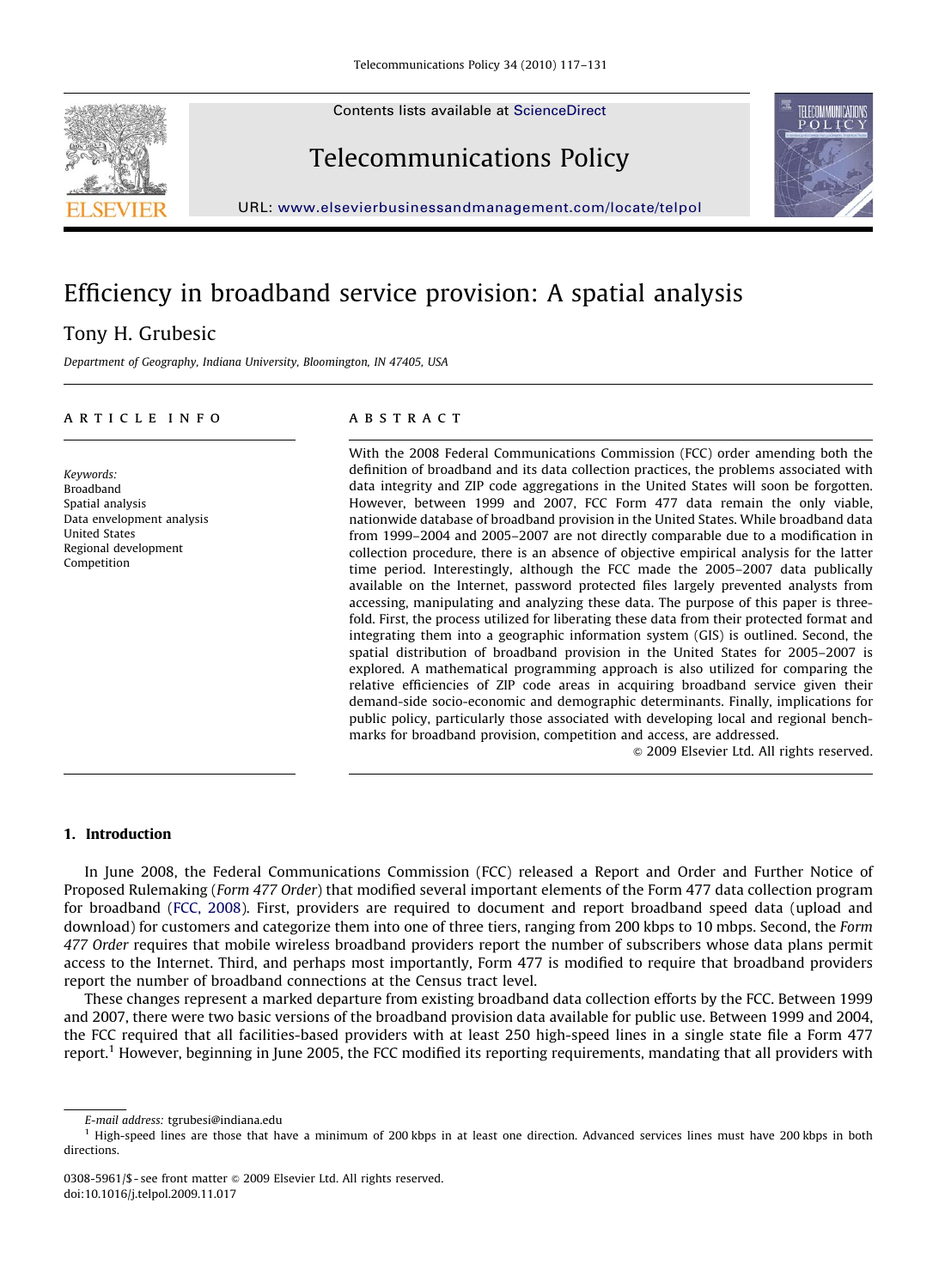at least one high-speed line in a state file a Form 477 report. As noted by [Kolko \(2007\)](#page--1-0), while the 2005–2007 data are more complete, comparing them to 1999–2004 data is impossible.

One of the major caveats associated with all of the Form 477 data was the use of ZIP codes as the reporting units. As noted by [Grubesic \(2006, 2008\)](#page--1-0), [Flamm and Chaudhuri \(2007\)](#page--1-0) and many others ([GAO, 2006](#page--1-0); [Flamm, Friedlander, Horrigan,](#page--1-0) & [Lehr, 2007\)](#page--1-0), ZIP codes are highly dynamic and fail to provide an empirically sound unit for reporting broadband provision. As a result, the change in policy mandating that providers document broadband connections at the Census tract level is a welcome one.

While the problems associated with broadband data collected and reported at the ZIP code level will soon be forgotten, the FCC Form 477 data remain the only viable, nationwide database of broadband provision in the United States between 2005 and 2007. Interestingly, although the FCC made the 2005–2007 data publically available on the Internet, their format differed from the 1999–2004 data. Instead of making broadband provider counts available in a user-friendly, Microsoft Excel worksheet (.xls), the FCC released the 2005–2007 data in a password protected Adobe Acrobat (.pdf) document. This format effectively prevented analysts from accessing, manipulating and analyzing these data. In several email exchanges with officials at the FCC, their response to requests for obtaining these data in an alternative format or the existing format without encryption was, "we have not prepared an .xls or other easily sortable/searchable version of the recent files... [and] there's no intention to revisit the decision to allocate available staff time to producing only one version of the list'' ([Burton, 2007\)](#page--1-0).

It is not surprising, therefore, that there is not a single published researched article dealing with the 2005–2007 data. This would require an analyst to manually enter over 32,000 records (one for each ZIP code in the United States) for each reporting period using the password protected FCC documents.

With these limitations in mind, the purpose of this paper is three-fold. First, it develops and outlines an easily repeatable and automated process for liberating these data from their protected format and integrating them into a geographic information system (GIS). Second, the spatial distribution of broadband provision in the United States for 2005– 2007 is explored and a mathematical programming approach is utilized for comparing the relative efficiencies of ZIP code areas in acquiring broadband service given their demand-side socio-economic and demographic determinants. Finally, implications for public policy, particularly those associated with developing local and regional benchmarks for broadband provision, competition and access, are addressed.

#### 2. Liberating "Public" FCC Form 477 data

As noted in the introduction, while the FCC certainly made the 2005–2007 Form 477 data available to the general public via the Local Telephone Competition and Broadband Reporting page ([http://www.fcc.gov/wcb/iatd/comp.html](http://www.fcc.gov/wcb/iatd/comp.html<!--/ti-->)), the data were provided in a ''protected'' Adobe Acrobat document. Protected files can limit functionality and user access in several ways. For example, password protection in Adobe Acrobat can include locking the print function for a document (i.e. disable printing), encrypting the document contents (i.e. preventing search engines from accessing metadata) and disabling the copying of text, content or images, etc. It is the latter that proved to be a major problem for utilizing these data. The FCC password protected each of the reports, beginning in June 2005, disabling the copy command in the Acrobat documents. As a result, if analysts wanted to use these data, they were forced to manually enter each record in a database instead of copying and pasting this information into a more user friendly format. For obvious reasons, this severely limits one's ability to make use of these data, let alone integrate them into a GIS or statistical analysis package for investigation.

While this type of low-level encryption and protection of data is annoying and counterproductive to analysts working on issues of broadband and public policy, there are options for automating the extraction process of these data. Using a combination of relatively low-cost software applications, these data were extracted from the protected Acrobat documents and integrated into a geographic information system for analysis.

### 2.1. Unlocking and extracting the FCC data

The first step in liberating the Form 477 data for analysis was to unlock the password protected Adobe Acrobat files, essentially removing the function that disabled copying and editing these data/documents. This was accomplished with the ''Atomic PDF Password Recovery'' program [\(Atomic PDF, 2008](#page--1-0)). Retailing for \$25, it uses a simple graphical interface for guiding users through the process of releasing restrictions from any .pdf document. Once released, analysts can copy, edit and manipulate the FCC data freely. For example, if one was interested in provider counts for a particular state or subset of ZIP codes, these data are now easily pasted into a more user friendly format, such as Microsoft Excel or Access. However, if one is interested in provider counts for the entire United States, the process of copying and pasting 756 pages of data for each FCC.pdf document remains daunting. This is particularly true when one considers that the copying and pasting process between .pdf and .xls often generates strange formatting and needless column headers throughout the document.

To expedite the data transfer process, a second software package, ''Able2Extract'' by Investintech, is utilized [Able2Extract \(Version 6.0\) \(2008\).](#page--1-0) A 30 day subscription to the professional version (unlimited use) is less than \$35. Using proprietary conversion algorithms and optical character recognition technology, Able2Extract largely automates the conversion process between .pdf and many other software packages and platforms, including Microsoft Word, Excel,